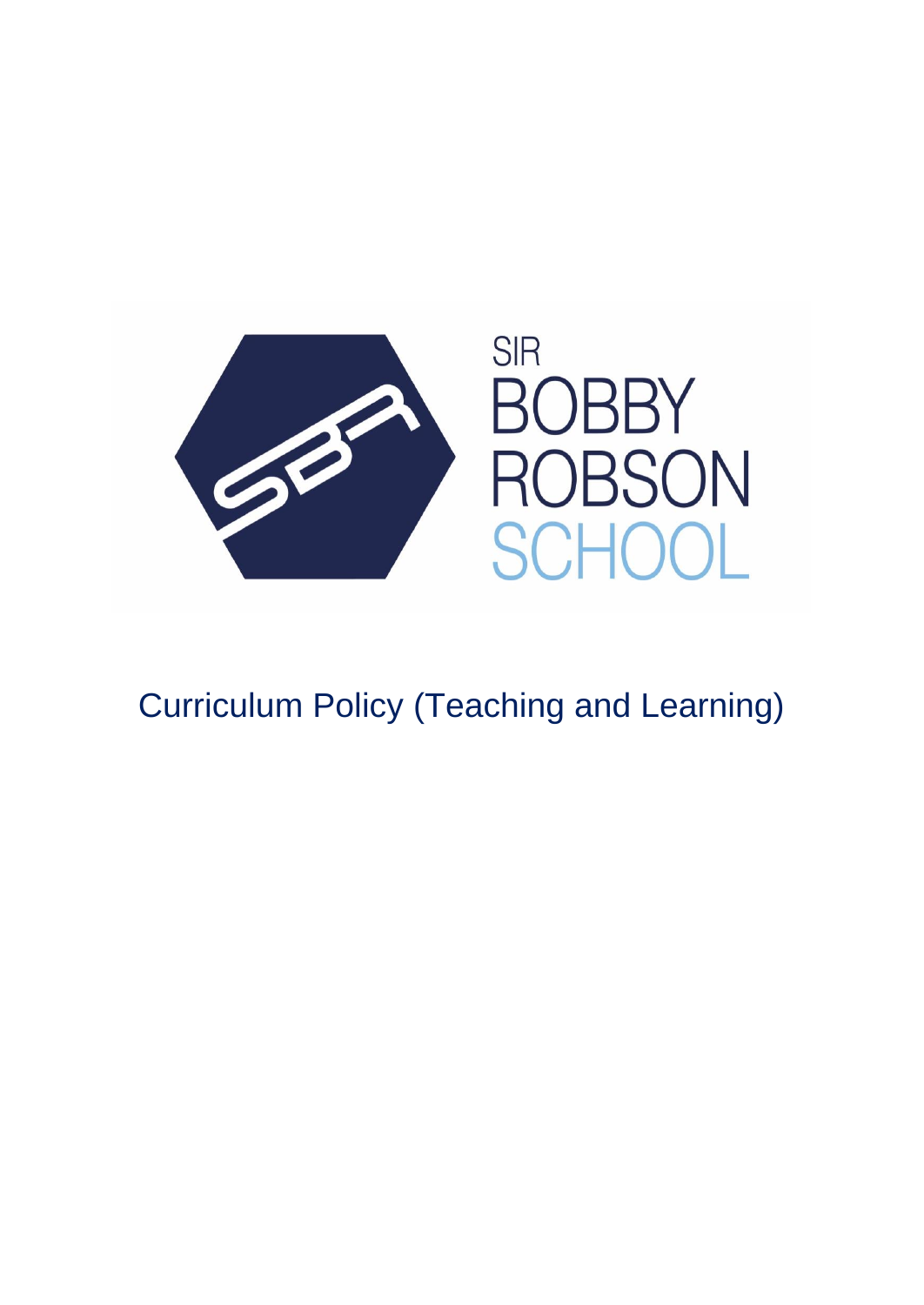# **Teaching and Learning Policy 2021-22**

**Our Curriculum Intent:** Our Curriculum intends to remove barriers to learning and offer opportunities and experiences to increase pupil's life chances on their journey to adulthood, through the teaching of key knowledge and skills.

#### **Introduction**

Sir Bobby Robson School provides education for pupils between the ages of 11 and 15 years who have Education and Health Care Plans related to their Social, Emotional and Mental Health (SEMH) needs. The drive towards high quality teaching and effective learning is at the heart of what we do at Sir bobby Robson School; and only the very best examples of teaching and learning will achieve our aims.

### **A. Aims and objectives**

This policy aims to:

- Ensure that consistent and effective teaching and learning is delivered across the curriculum
- Provide a set of guidelines for teachers to ensure that the curriculum is accessible to all pupils, meets their needs and challenges their learning
- Ensure that pupils are developed to become confident and independent, life-long learners both in and out of the classroom
- Close learning gaps by identifying barriers to learning and providing individualised curriculum strategies for intervention that accelerate progress for pupils
- Develop academic and social skills that will create well-rounded pupils equipped to be current and future learners, placing our pupils on par with their peers nationally

Through our teaching we aim to:

- Provide an environment conducive to learning for every pupil in the school
- Identify every pupil's range of needs, and with the support team, provide for these needs both in the classroom and outside
- Assess pupils' needs regularly and have a constant dialogue about progress
- Work with parents, carers and invested partners to provide effective learning strategies for each pupil
- Make clear the roles and responsibilities for both staff and pupils within the school environment
- Provide a curriculum that meets the needs of our pupils, both on and out of the school site
- Develop pupils' self-esteem and self-image, to enable them to succeed both in and outside of school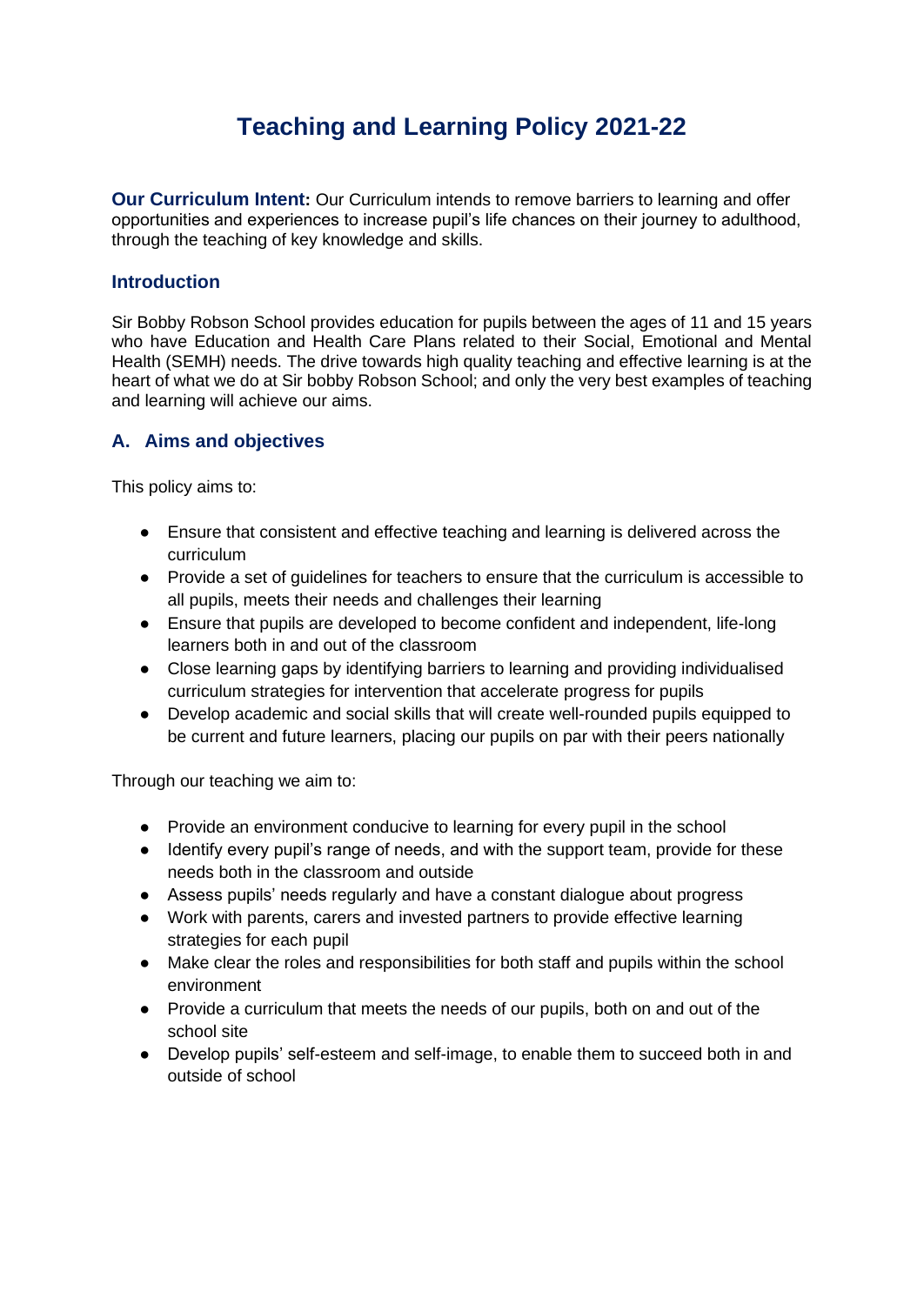## **B. A typical lesson at Sir Bobby Robson School looks like the following:**

- An engaging start! The best lessons will begin with a conversation that settles and engages our pupils all at once. This conversation may be prompted by using a picture, video or paperbased task that gets our pupils ready for the subject at hand. Conversations may be varied and personalised, as each adult interacts in their own chosen way to lower our pupils' emotional barriers to learning. These barriers are often subject and complexity-based. When lessons involve complex learning demands, teachers are often even more flexible, engaging, warm, yet maintain clear boundaries.
- **A focussed introduction to a new aspect of learning**. The classroom teacher will usually move into part 2 of the lesson where settled pupils, in a fixed seating plan or requested arrangement where appropriate, will be exposed to a new piece of information or skill. Alternatively, teachers may use this opportunity to revisit previously taught matter. This may be sequential and link to another piece of learning from either the previous day, or from a different part of the learning year. Opportunities for recall and longer term retrieval present themselves here. The introduction to new learning may be through a demonstration, a multimedia tool or a piece of reading.
- **Dialogue and Questioning.** The best lessons at Sir Bobby Robson School are coconstructivist, in that they invite pupils to be a part of a dialogue about the content and process of their learning. Teaching assistants, teachers and pupils converse about the nature of the task presented, explore solutions that work per group and child, and volunteer opinions on what they learn and how. Teachers continually check for comprehension by using sophisticated questioning techniques depending on the subject. Adults will also make active judgements about next learning steps based on their assessment of learning.
- **An element of application.** Pupils are encouraged to use their newly acquired knowledge or more sophisticated skills, to a task that seems to be just that right amount of challenging. TAs guide and encourage participation in these 'cornerstone' tasks that will often form the basis for retrieval/recall in the next lesson or phase of learning. Adults may also use these development tasks to point out cross-curricular or real-world links.
- **Implicit and explicit differentiation.** The most typical lessons at our school acknowledge that all of our children are capable of deriving joy from learning; but that each may need a different level of support in order to eventually find learning intrinsically useful. Lesson resources, conversations and delivery are differentiated accordingly and additionally, cater lessons to our pupils' preoccupations and preferences where possible. This may either be visible in the choice of content or the way in which content is delivered.
- **Relationships.** The best lessons at our school will overwhelmingly plan, vary and consolidate learning based on the strength of relationships between the adults and pupils in that room. A new teacher and TA combination may incorporate moments where new boundaries and relationship building are modelled. A teacher may stop academic teaching to point out moments of SEMH learning. Adults may have to make decisions about the tone, content and language of their humour if used, and use humour to anchor pupils so that they are receptive to learning. Warmth and boundaries make for some of the best lessons at Newlands, and we model this process consistently throughout our teaching day.

## **C. Effective teaching**

At Sir Bobby Robson School, teaching aims to be engaging, exemplary and consistent, so that our learners can engage and find fulfilment in the time that they spend in classrooms whilst making academic progress.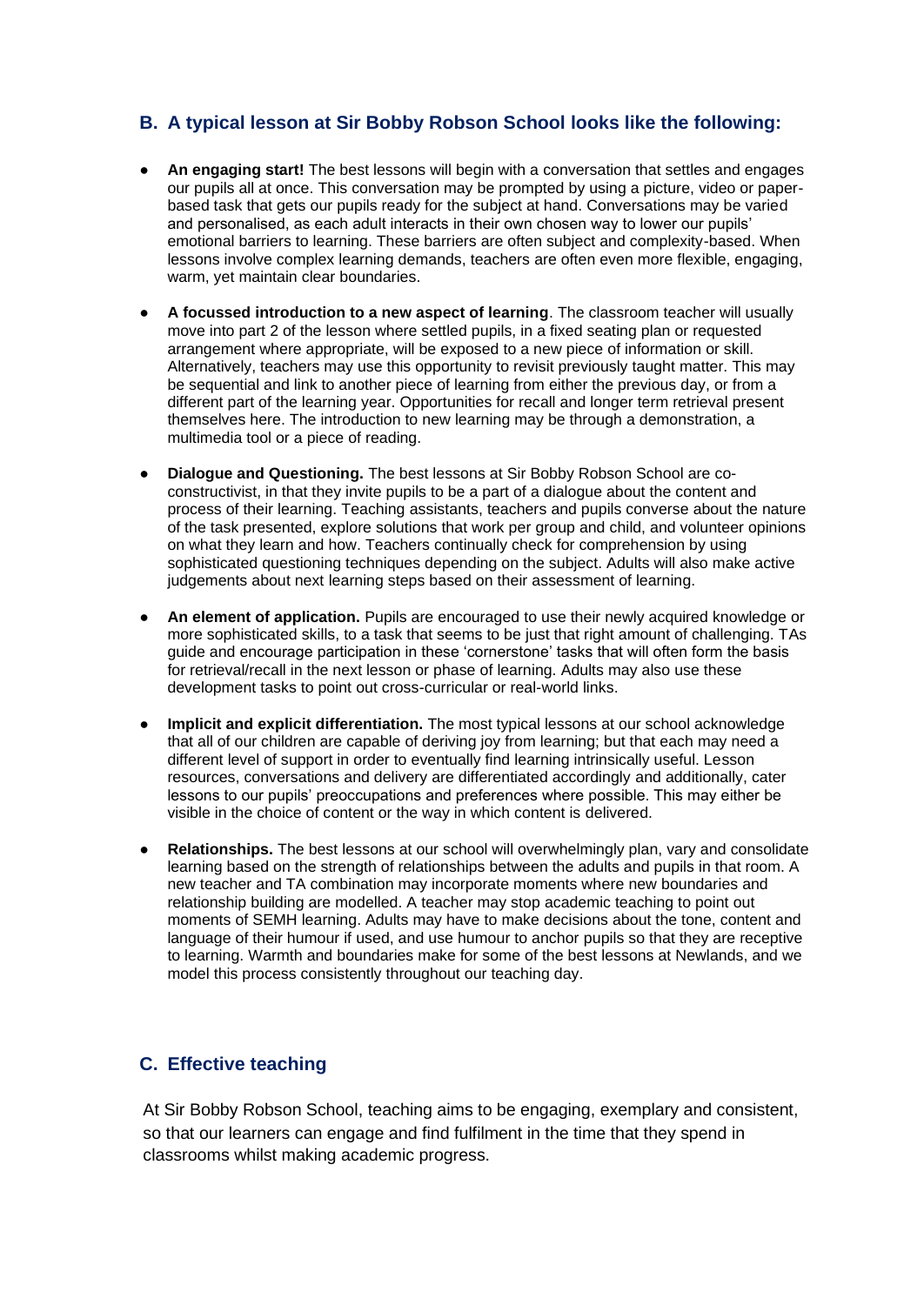Effective teaching at Sir Bobby Robson School is accomplished by having consistently high standards of delivery, resource creation and dialogue across classrooms, whilst allowing for individual teaching styles to flourish. Elements of consistency and agreements over what makes for exemplary practice include the following:

## **1. Classroom routines and structure**

- Pupils and teachers are to arrive at lessons on time, at all times
- Pupils are to enter their classrooms quietly and calmly with no running
- The teacher and classroom support staff coordinate with each other to establish routines for entering and exiting classrooms
- Starter activities are to be provided at the door if appropriate
- Pupils are to enter classrooms and write dates and titles if directed by the teacher
- Learning outcomes are to be made clear for pupils
- Pupils are to accept instruction from teachers and classroom support staff equally
- Pupils should participate positively in all lessons
- Pupils should sit where indicated, at desks and chairs
- Pupils are to maintain a record of their work in their books, on files or electronically, assisted by adults
- Pupils are to be responsible for materials and resources used
- Pupils should treat displays with respect
- Pupils are to assist with keeping the learning environment clean and tidy

## **2. Promoting high expectations within the team**

- Pupils are to be set challenging and engaging work
- Equal respect is to be promoted among the team of teachers, classroom support staff and pupils at all times
- Pupils must be provided with a safe classroom environment at all times
- Teachers create a visually engaging classroom environment
- Expect pupils to be in uniform in all lessons
- Ensure that pupils have conversations at appropriate times
- Ensure that pupils remain at chairs and desks as directed
- Books are to be marked fortnightly
- Inappropriate language and behaviour is to be corrected and challenged
- Good conversational skills are to be modelled
- Classroom routines embedded over time
- Ensure that the learning is accessible to all pupils according to their needs
- End lessons punctually and calmly
- Model good relationships among staff

### **3. Structure of lessons**

Teachers and support staff provide a safe and structured learning environment. Lesson structure is as follows: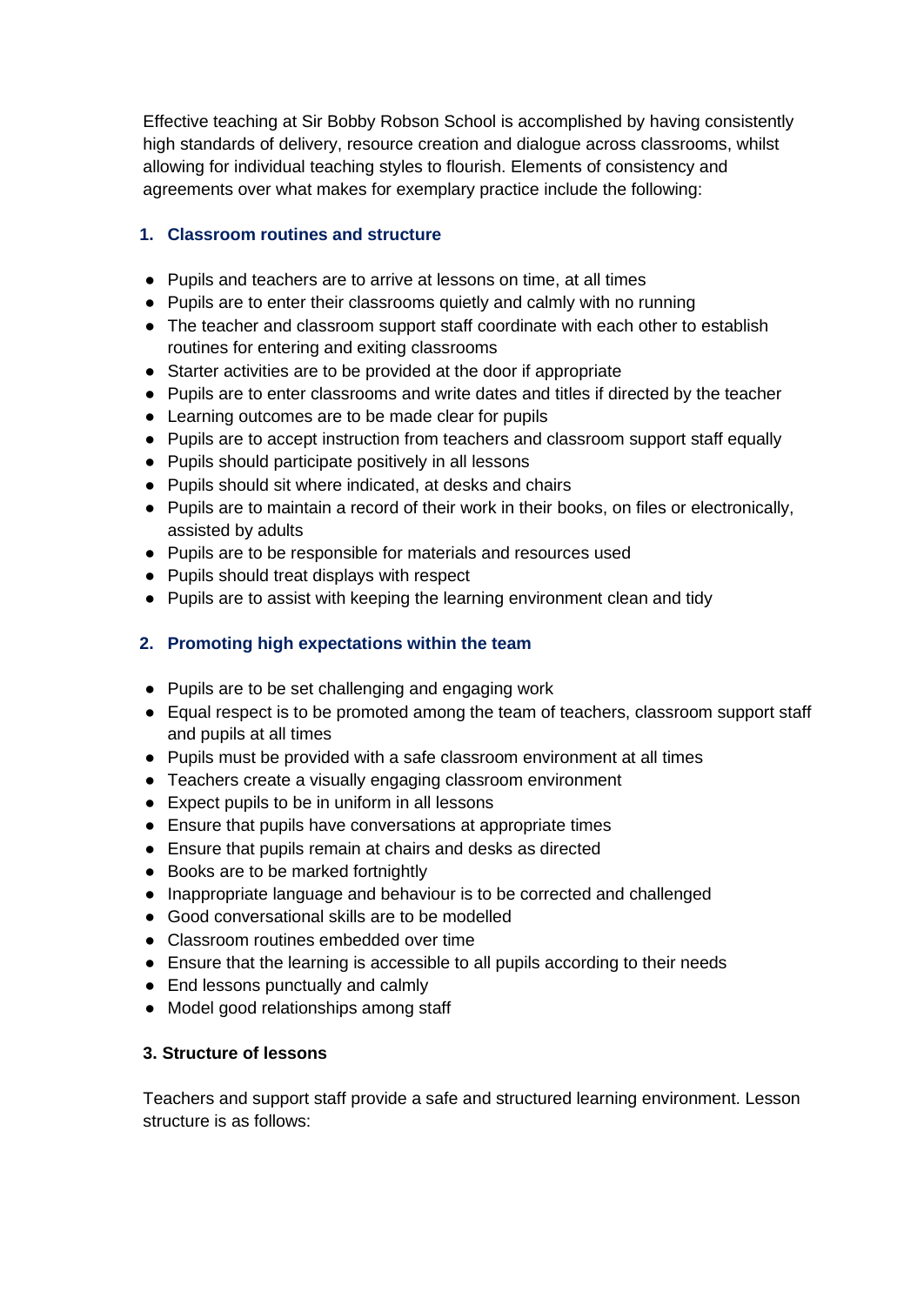- 1. Lessons are to be divided into 4 parts, loosely, depending on the curriculum being taught.
- *2.* The primary goal of a lesson is to *CONNECT*, where pupils have a chance to make links between what has been learnt and what is to come.

*CONNECT can take a few forms, including starters that hint at the upcoming content, revision of what was previously learnt, experiential knowledge made explicit or activities that are 'hooks'; all of which establish a successful environment for learning.*

- 3. The following goals of a lesson are to *EXPLORE* and *DEVELOP*. These goals can be met via a variety of tasks that introduce new ideas, introduce new skills and give pupils a chance to practice these skills and work towards mastery.
- 4. The final goal of a lesson is to *CONSOLIDATE* and *EVALUATE*. Pupils use this time to work independently or with help, to summarise new learning, reflect on their progress and identify areas for development.

These 4 stages may sometimes be spread over more than one lesson, allowing for conceptual understanding to take place. Pupils access learning within lessons from a number of sources, including texts, audio-visual tools, and demonstrations and modelling. The pace of each lesson is appropriate to the subject being taught.

### **4. Differentiation and Independent Learning**

### *4.1 Differentiation*

At Sir bobby Robson School, the need for differentiation is of paramount importance to ensure the learning needs of each pupil are met. Differentiation may take many forms and we strive to demonstrate exemplary practice in this area, resulting in all pupils being capable of accessing the learning objectives and meeting the success criteria in every lesson.

The reasons for differentiating are as follows:

- 1. Pupils need provisions for their individual learning needs and styles
- 2. Pupils learn at different speeds and in different ways, at different times
- 3. Pupils have different experiences, knowledge banks and skills as their starting points
- 4. Each pupil is entitled to a broad and balanced curriculum
- 5. Pupils are engaged when they are equally able to achieve their learning objectives
- 6. When work is closely matched to pupils' abilities they are more likely to stay on task and to achieve success

#### **We differentiate by:**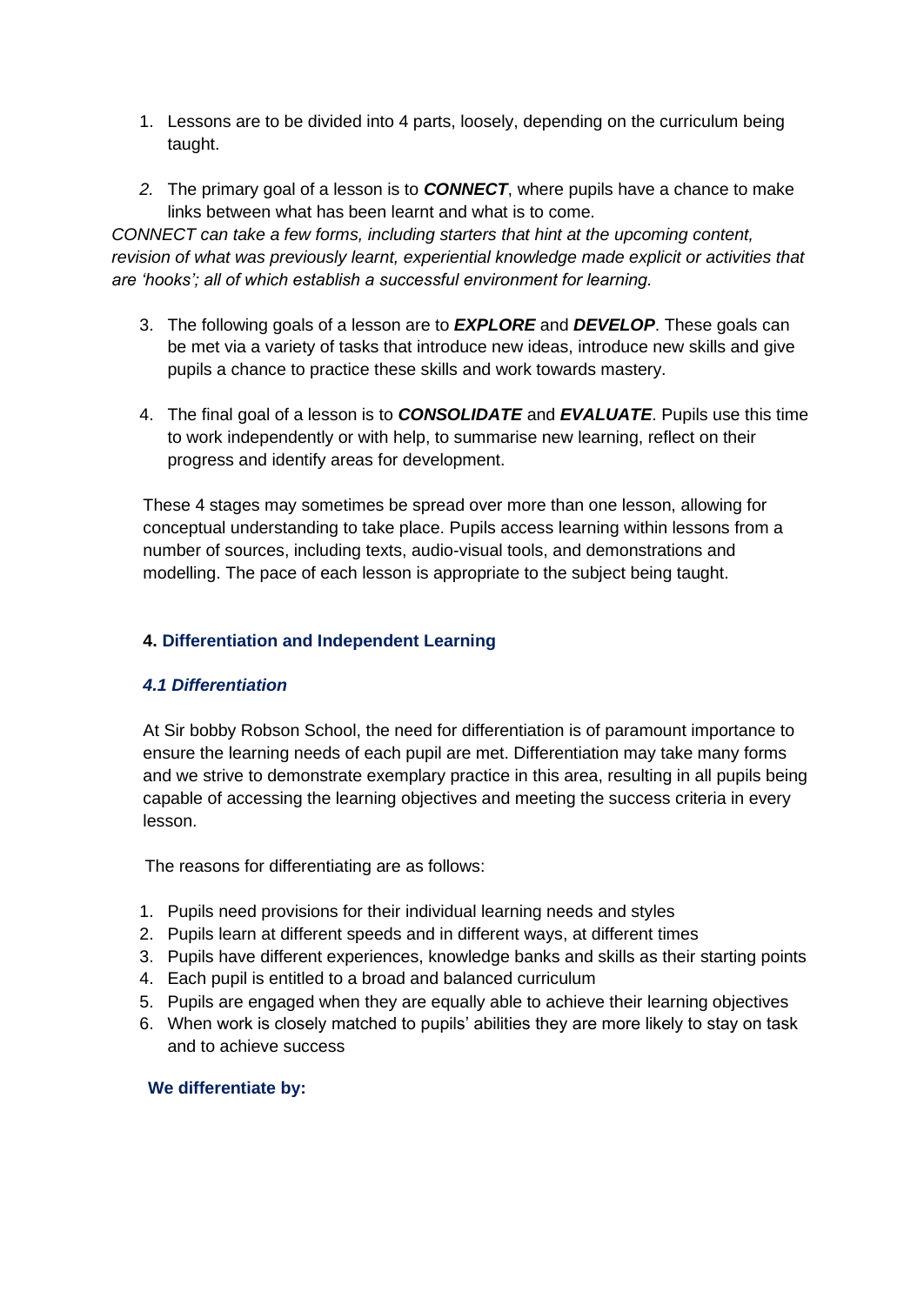- **Teacher input and expectations**: Teachers at Sir bobby Robson School are actively engaged in understanding their pupils' personalities and needs, right from when they start school. This includes careful study of their EHCPs, examination of prior grades and levels and pupil seminars and meetings with other professionals and stakeholders in order to understand the pupil as an individual. Teaching is then pitched and continually tailored to these personalities, boundaries and needs.
- **Differentiated tasks:** Teachers may adapt lesson tasks based on pupil abilities and learning styles that help each pupil meet the learning objective as best as they can.
- **Targeted questioning:** Teachers can use skills hierarchies to target questions at pupils to elicit answers that match their ability.
- **Pupil preferences:** Teachers, who are aware of how their pupils prefer to learn, can deploy more than one method within a lesson that helps pupils achieve their learning outcomes. Learning can be made accessible, personalised and enjoyable. This method is most effectively used when accompanied by pupil reflection upon how they learn, and can contribute to an element of 'Pupil Voice' across the school.
- **Grouping (including pairs):** Teachers may group pupils by ability or mixed abilities to enable peer teaching and learning.
- **Resources:** Teachers can produce resources based on attainment and understanding, since some resources may be more or less suitable dependent upon literacy, speed of working, need for stretch and challenge, etc. Resources can also be tailored to meet specific learning needs.
- **Use of additional personnel including support staff and interventions:**  Additional support for pupils may involve 1-to-1 work with a Teaching Assistant (TA). Pupils with developing literacy and numeracy skills may use TA help to have writing and number work modelled for them at a pace appropriate for their skills. Pupils may also need to work with an adult for additional reassurance in the case of exam or test anxiety. Additionally, teachers can liaise with other professionals such as Educational Psychology/SALT/Occupational Therapy to schedule interventions for pupils in the areas of Literacy, Numeracy, Anxiety, Social, Emotional and Exam Skills. Pupil's profiles that account for and track these interventions are available. Liaison with external professionals can also result in integrated approaches to teaching both within the classroom and outside.
- **Context:** Teachers may adapt or use resources sensitively in light of pupils' prior experiences.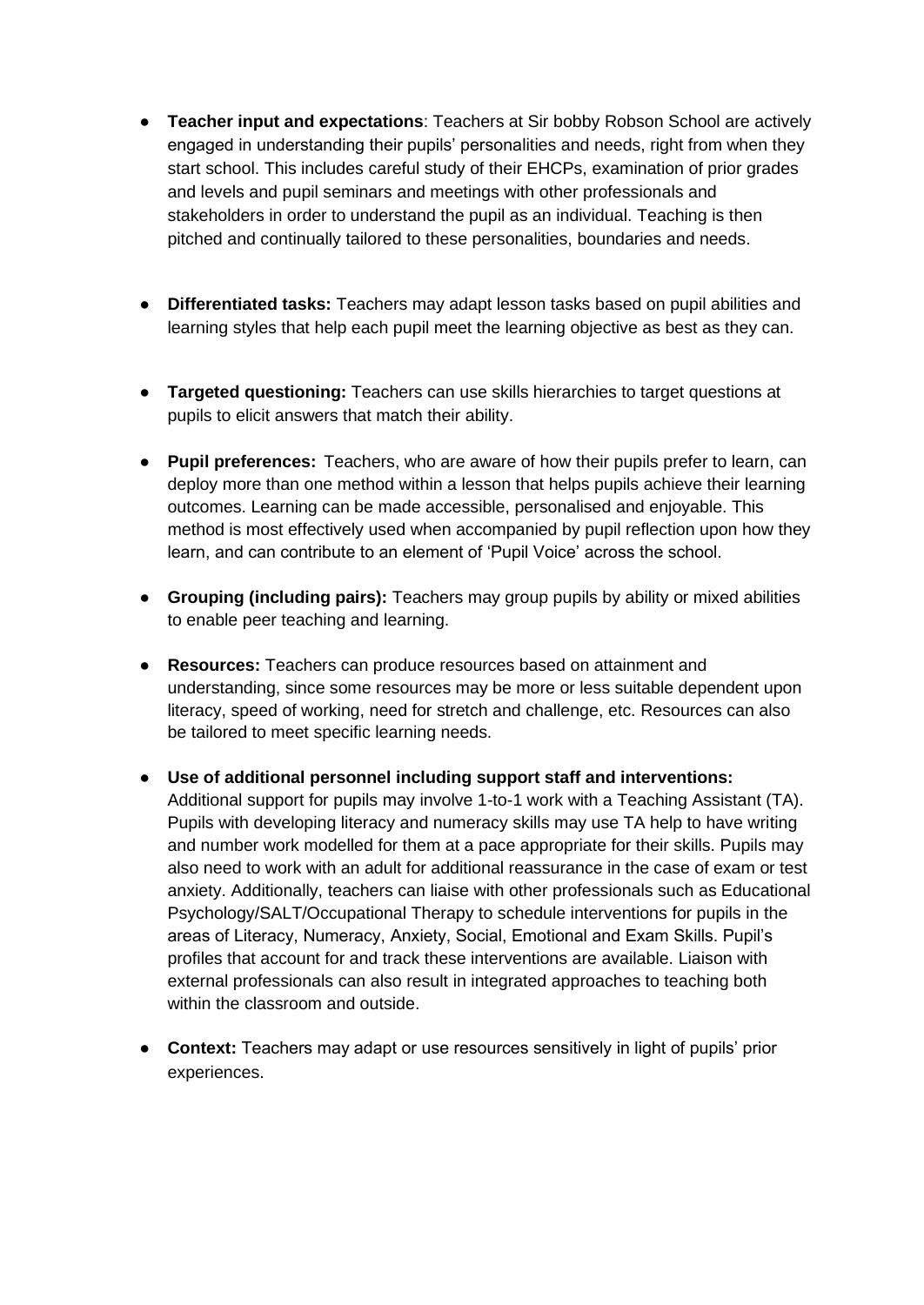- **Teaching/learning styles:** Teachers may vary their styles in different classrooms depending on the subjects that they teach and the age and emotional requirements of the pupils that they are teaching.
- **By outcome:** Teachers may give pupils the same, open-ended tasks to complete, allowing for pupil response at different levels. This can be demonstrated through the use of 'All, Most, Some' structure for learning objectives to be met. This should not be relied on regularly as the sole means of differentiation, since it can inhibit the attainment of pupils at the lower-performing end of the class.

Methods of differentiation can feed into curriculum planning, since meeting the needs of each child is central to our teaching foci.

A curriculum that is differentiated for every pupil will:

- Build on past achievements
- Present challenges to allow for more achievements
- Provide opportunities for success
- Remove barriers to participation

*Pupils learn at different rates, have different areas of interest and different levels of motivation. It is unlikely that all pupils in the same class will be at the same level in particular attainment targets. Similarly, it is unlikely that any one pupil will be at the same level in all parts of a programme of study.*

#### *4.2 Independent learning*

We want our pupils to have the skills to become lifelong learners. Therefore, it is imperative that they are given scheduled opportunities within the lessons to successfully work independently in order to develop those skills. We want our pupils to understand that self-motivation, the ability to organise oneself, make decisions and sometimes make mistakes are key to their learning and future success.

Our Teaching Assistants are receiving training in the language of independent learning, with the aim that they can prompt pupils to reflect on their own problem-solving abilities from previous learning experiences, and apply these to novel learning contexts across the school. We are working to stretch our pupils to understand and master tasks, rather than focus solely on tokenistic task completion.

#### **5. Formative assessment**

Our formative assessment practices aim to educate and inform each pupil about their progress, make learning apparent and assess that learning objectives are being met. More importantly, our practice aims to check for conceptual understanding and retention of knowledge so that each teacher knows where to take learning next. This can take a variety of forms across the school, including: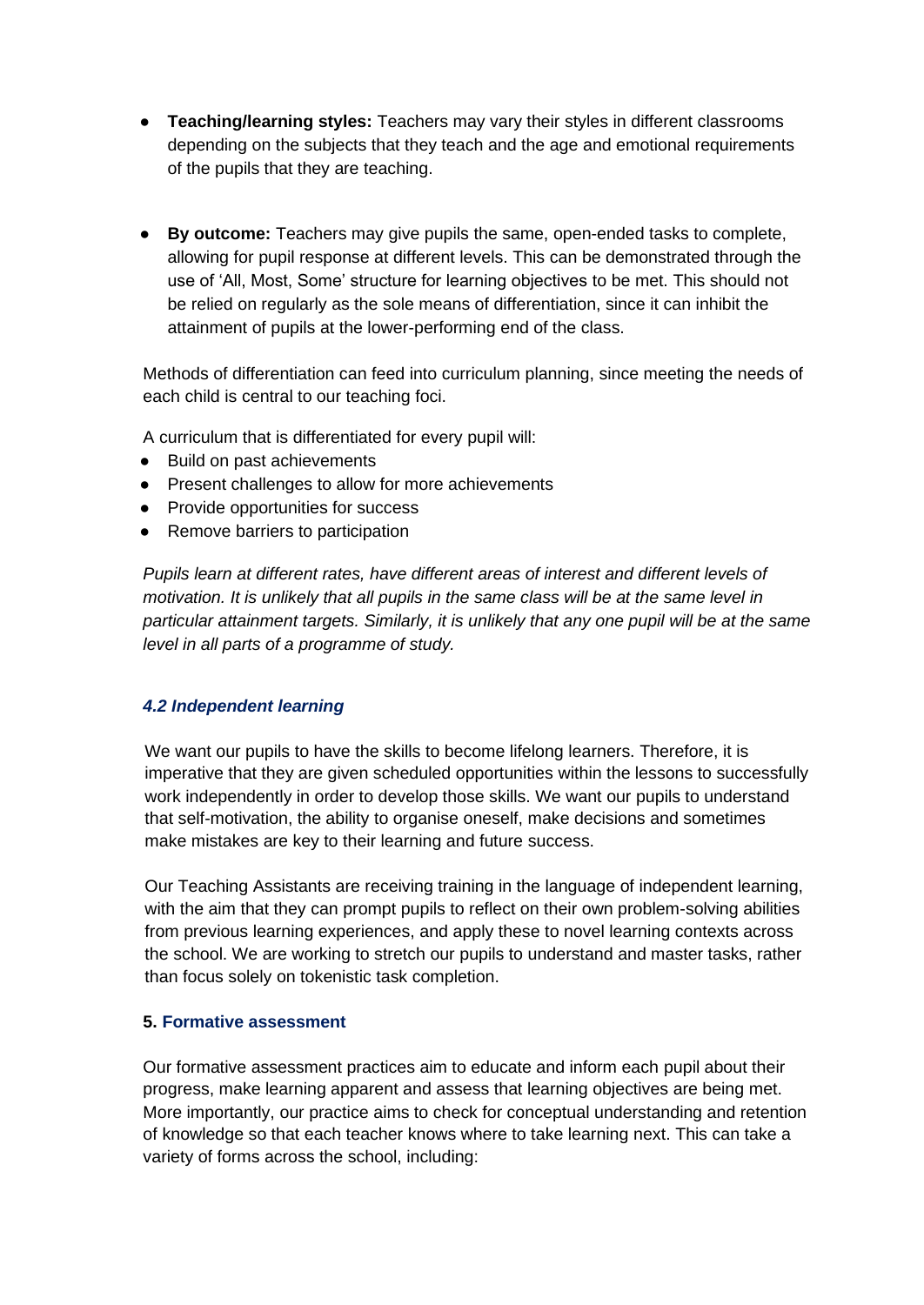#### *5.1 Marking and feedback*

There will be 6 mark scrutinies across the year – one per half term, and feedback will be provided from each of these, either in groups or individually depending on the nature of reflection required. In each scrutiny, we will be looking at the nature of pupil work as well as evidence of the 'connect' and 'develop' stages of our lesson planning, through worked examples and pieces of extended practice.

We will look for evidence of strong routine practices across the school.

Our literacy code has been reconfigured for effectiveness (based on recommendations on formative assessment by Dylan William), and modified to make conscious room for re-teaching of concepts if required. The new code, as shown below, is accessible to all subjects, has taken away elements that create confusion and those that have been shown to not be used effectively.

We have taken away student response time to create opportunities, instead, to reteach misconceptions (Hattie's conceptual change in classrooms) as starter tasks. This, we hope, will engage our pupils directly and more effectively than previous models of student response time.

In addition:

- 1. Pupils are to know their targets where appropriate
- 2. Marked classwork is to follow these guidelines:
	- All work that is marked in detail follows the format of **What Went Well (WWW)** and **Even Better If (EBI)**,
	- **WWW:** Must include positive comments where appropriate and explain specifically, what has been done correctly
	- **EBI:** Should be a specific comment about what needs to be done to improve the work, based on specific assessment criteria, objectives or their target grade. Staff can also this as an opportunity to identify misconceptions or errors, point to these conceptual misunderstandings and specify work that needs to be done next. As such, deep-marking is to be used as a tool for diagnosing next teaching steps.
	- Staff use a simplified literacy marking code when required
	- Detailed verbal feedback could be acknowledged with a comment
	- Good work and effort is rewarded using the school reward system and celebrated through assemblies
	- Marking is regular and work is to be deep-marked once every two weeks

## **Literacy and general marking codes used to correct pupils' work:**

# **Marking Codes**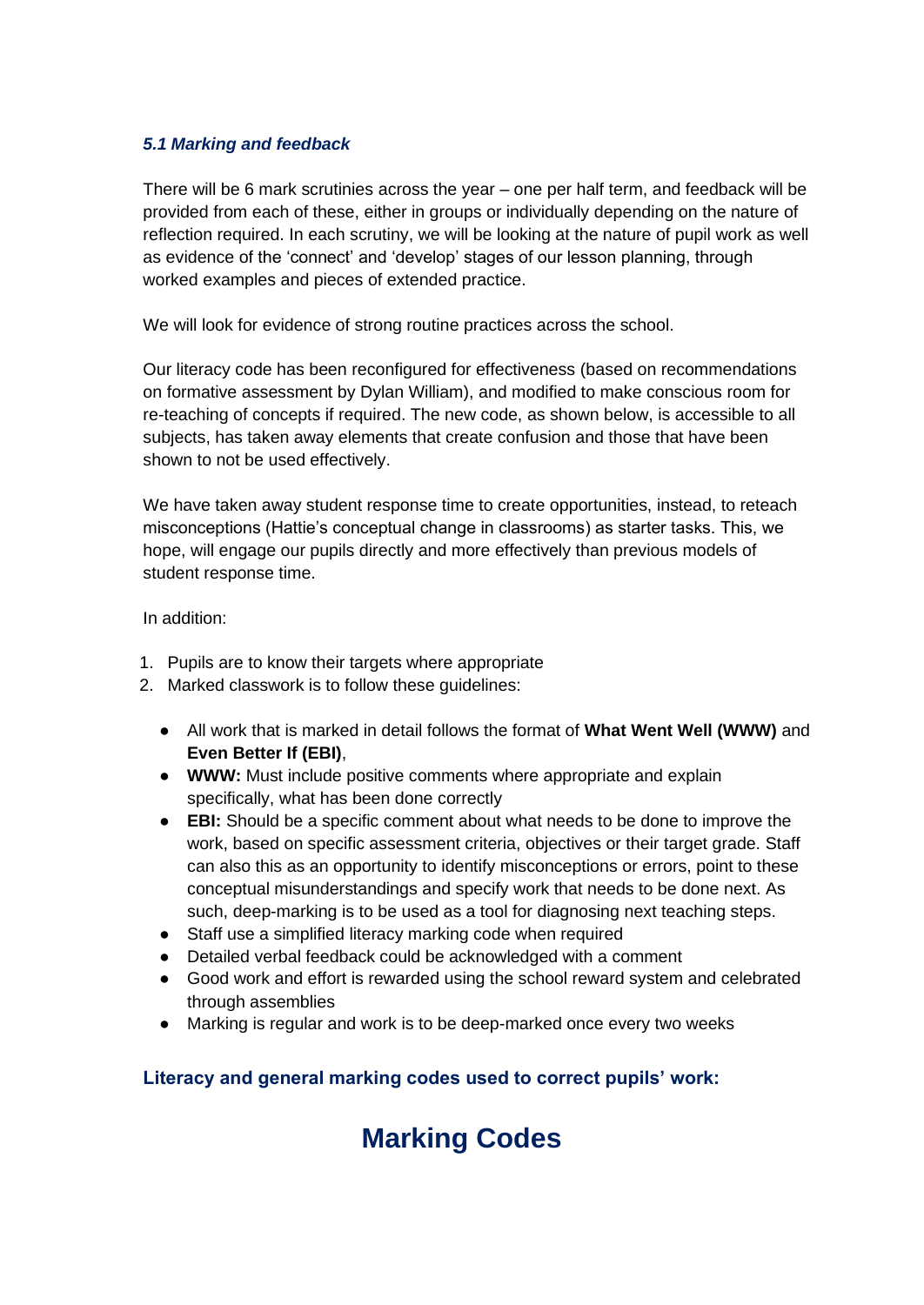| <b>Symbol</b>               | <b>Extended version</b>                                                                                                                                 |
|-----------------------------|---------------------------------------------------------------------------------------------------------------------------------------------------------|
| Sp.<br>E.g. Anatote         | Spellings<br>Collect spelling errors to reteach as<br>starters<br>Mark by letters-tick over the correct<br>letters, dots or crosses under wrong<br>ones |
| c                           | Capital letters                                                                                                                                         |
| P                           | Punctuation (Full stops, commas)                                                                                                                        |
| SL/U                        | Subject-specific language/Units                                                                                                                         |
| Advanced:<br>Redraft/Rework | To rewrite/rework pieces of work with<br>identified improvements                                                                                        |

## *5.2 Questioning*

- 1. Open and closed questioning is to be used by all teachers as appropriate
- 2. Questions can be directed at pupils by ability and skill (using Bloom's taxonomy)
- 3. Techniques like "pose, pause, pounce, bounce" can be used to scaffold discussions
- 4. Pupils can be encouraged to ask questions and teachers can continually reinforce the idea that all pupil questions are valid
- 5. Teachers can make time to answer questions posed by pupils, allowing for pupil-led learning within lessons
- 6. Teachers can plan and structure questioning to encourage higher level thinking
- 7. Teachers can use Q & A time to encourage debate and discussion as well as model an effective conversation process

#### *5.3 Peer feedback*

- 1. When pupils are provided with success criteria for their tasks, including mark schemes, answer sheets or model answers, they can use these to provide their peers with feedback on their classwork
- 2. Feedback can be in the form of highlighted achievements, highlighted areas for development and suggestions for how work can be improved
- 3. Peer feedback can also be used as a tool for summarising learning

#### *5.4 Self-assessment*

- 1. Pupils may be provided with checklists at the start and/or end of new topics so that they are aware of content for that half-term. They can also use these checklists to assess their own knowledge prior to, and post-teaching.
- 2. Pupils may use mark schemes and model answers to assess their performance on tests in KS4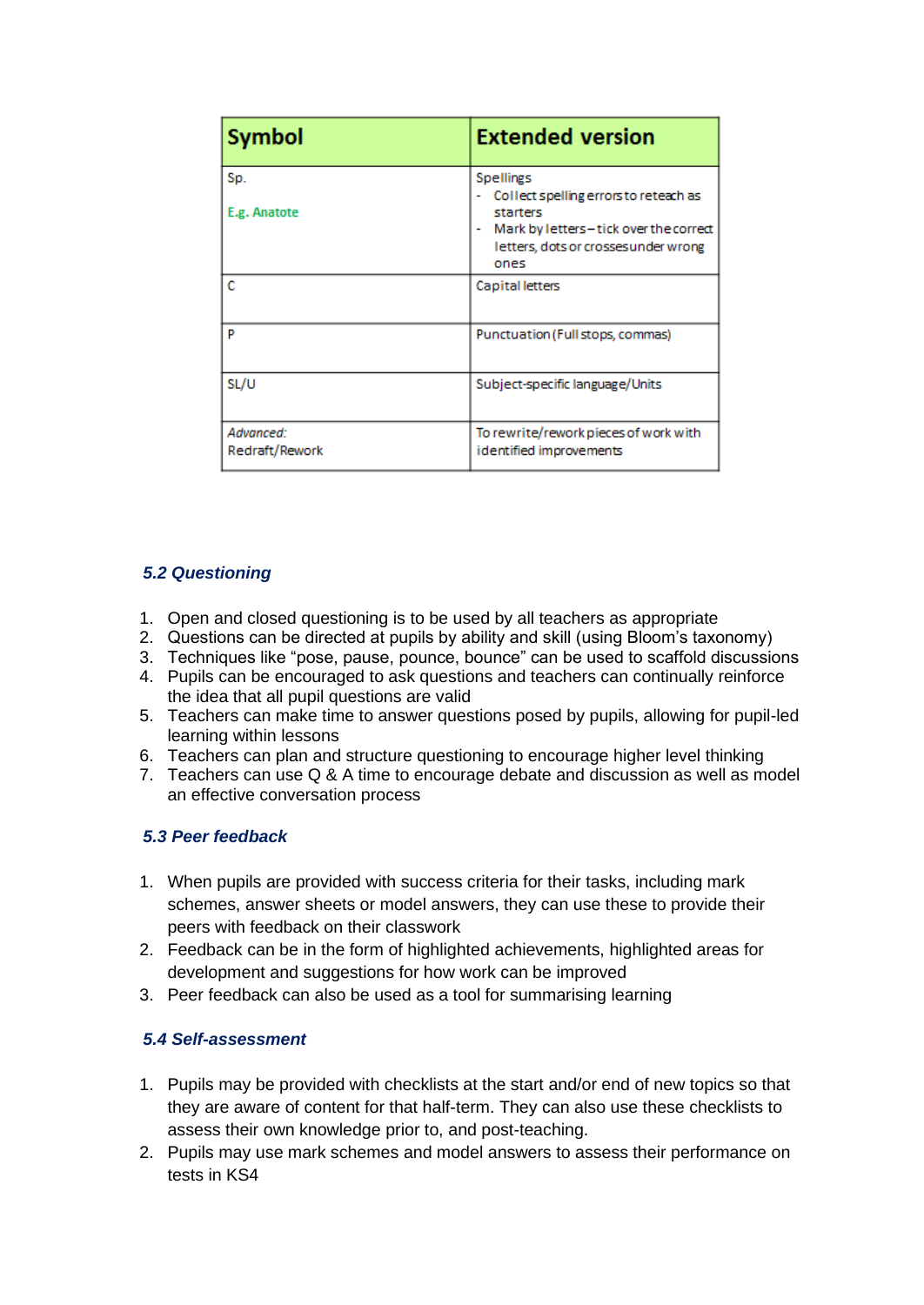3. Pupils may complete evaluations based on content and/or experience at the end of units and topics in order to reflect on their own learning and progress

## **C. Curriculum**

The purpose of our curriculum offer is to ensure that pupils leave Sir bobby Robson School with the skills, qualifications and citizenship values to ensure a successful transition to adult life. As a result, a personalised approach to the curriculum offer is promoted, wherever possible.

#### **Reading – Is the key to the curriculum**

It is our belief that the ability to read and interpret written language is a fundamental skill that enables access to the curriculum. Reading is an essential for life-long learning. With this in mind the intended aim of our reading strategy is;

The reading strategy is implemented with due consideration of the following points;

- o The teaching of reading is to be given a high priority by all staff. Success in reading is crucial in developing children's self-confidence and motivation to learning in general. Reading and books are at the centre of the curriculum.
- $\circ \bullet$  Teaching and learning supports the development of learning to read and reading to learn strategies.
- $\circ \bullet$  The development of reading cannot be seen in isolation from writing or speaking and listening. The best readers are the best writers - we read as writers and write as readers!
- $\circ \bullet$  Strategy is based on the latest research and best practice observed with an emphasis placed on constant review (effectively using the assess, plan, do, review cyclical model). Staff engage in continuing professional development to ensure practice is up to date.

For learners to feel **happy** (by fostering a love of reading), to feel **safe** (in the development of key reading skills) and to make **progress** (accessing the information that will support their development in all curriculum areas) removing barriers to learning and being prepared for the next stage on the journey to adulthood.

- $\circ \bullet$  We strive to give pupils a stimulating environment, where reading materials are presented in an attractive and inviting way (introducing good quality books, from a variety of cultures and in a range of different styles and formats)
- $\circ$  All children can learn to read and every teacher is an advocate for reading.
- $\circ \bullet$  Reading is pleasurable. We promote the love of reading.

### **How we teach reading at Sir Bobby Robson School**

Reading skills are taught four times a week in a structured reading session focussing on **language comprehension** and **word recognition**. Reading skills are applied across all other curriculum areas with reference to and reflection on the use of those skills.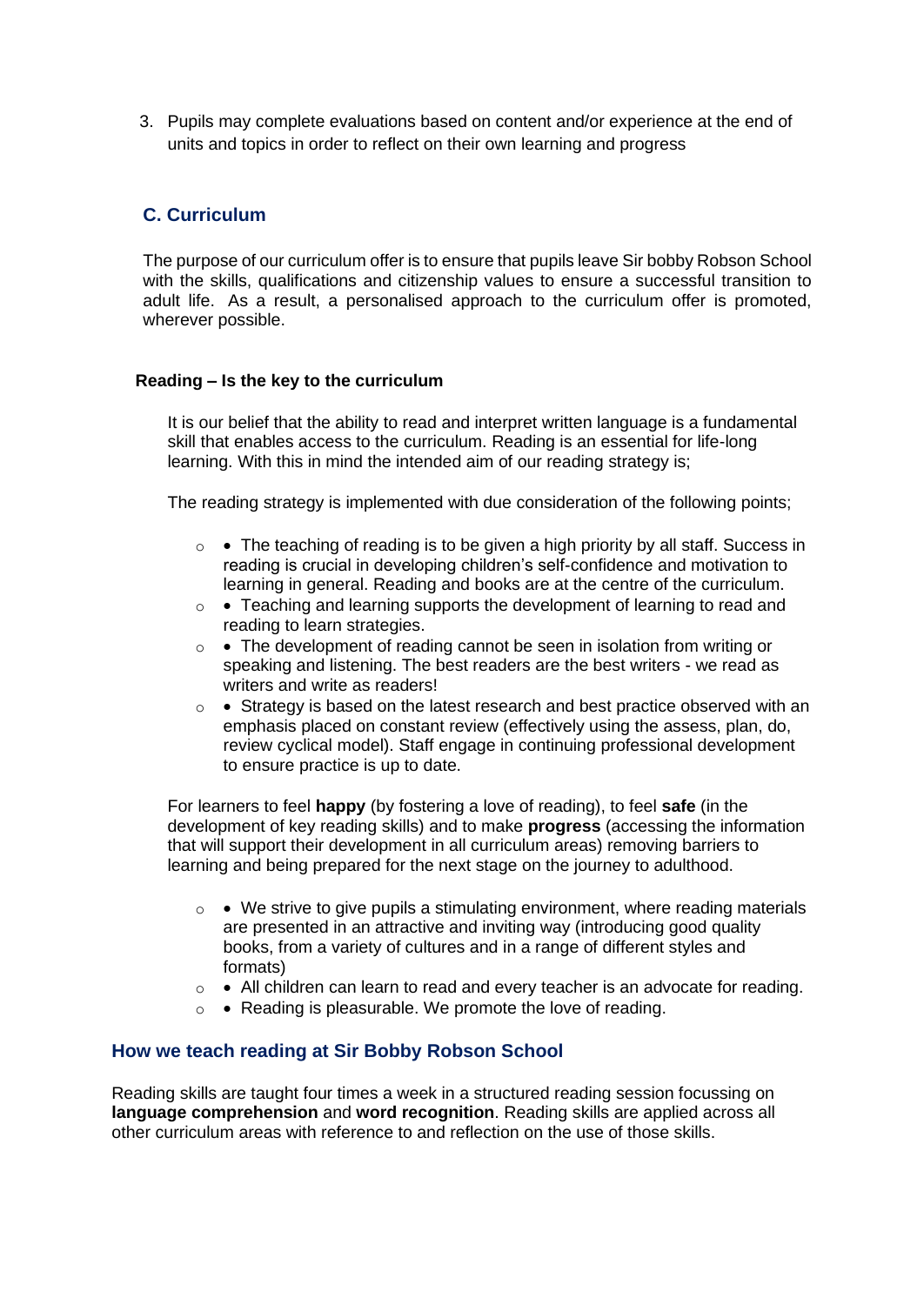- o Background knowledge, vocabulary, language structures, verbal reasoning and literacy knowledge are taught as part of **language comprehension.**
- o Sight recognition, decoding and phonological awareness are taught as part of **word recognition** skills.
- $\circ$  Alongside language comprehension and word recognition we carefully consider attitudes and motivation, with an ongoing focus on reading fluency.
- $\circ$  The children's taught reading sessions will be structured with a mixture of guided group, individual and whole-class elements. The guided- group sessions enable the teacher to focus on key skills they know a specific group of children need whilst the whole class sessions allow all children (regardless of their personal word recognition and phonics skills) to access, experience and discuss high-quality texts therefore preventing them for being held back by the mechanical skills of reading. Individual reading forms part of bespoke intervention supporting pupils with their personalised reading needs.
- $\circ$  Language comprehension is not only taught discretely e.g. Vocabulary is taught at all times in all curriculum areas with the support of our word rich environment.
- o Phonics teaching is based on and uses the structure set out in Letters and Sounds (DfE) and is supplemented by intervention programs e.g. Nessie. Phonics is taught through practical, visual, auditory and kinaesthetic learning and the use of a range of resources.
- $\circ$  All of the pupils can access a range of reading schemes: including Oxford Reading Tree, Rigby Star and Rapid Readers. These books are then grouped into different colours according to level of difficulty. The scheme contains a range of books that are both fiction and non- fiction. Pupils have access to Rapid Readers online which enables them to read these books at home with parents and carers.
- $\circ \bullet$  Reading is assessed and monitored against the age related expectations and measured against Pearson reading age tests.

Pupils will develop the skills that enable them to close the reading attainment gap (from a low starting point) and become readers for life. By the end of their time with us, pupils are able to read fluently, and with confidence.

### **Our school curriculum aims to:**

- Help pupils learn content and skills to the best of their ability
- Make learning engaging, accessible and a positive experience for all pupils such that they take ownership of their own learning and identify how they learn
- Help pupils think independently and creatively
- Teach pupils about current world issues, including the environment and political society, so that they can become immersed in issues that affect them in and outside of school
- Embed SMSC (social, moral, spiritual, cultural) and British values across the breadth of the offer, implicitly within lessons
- Enable them to become participating citizens who value equality of opportunity
- Help pupils identify the right course of action for themselves, both academically and otherwise
- Encourage pupils to develop a strong sense of self, so they can accord respect both to themselves and members of the school community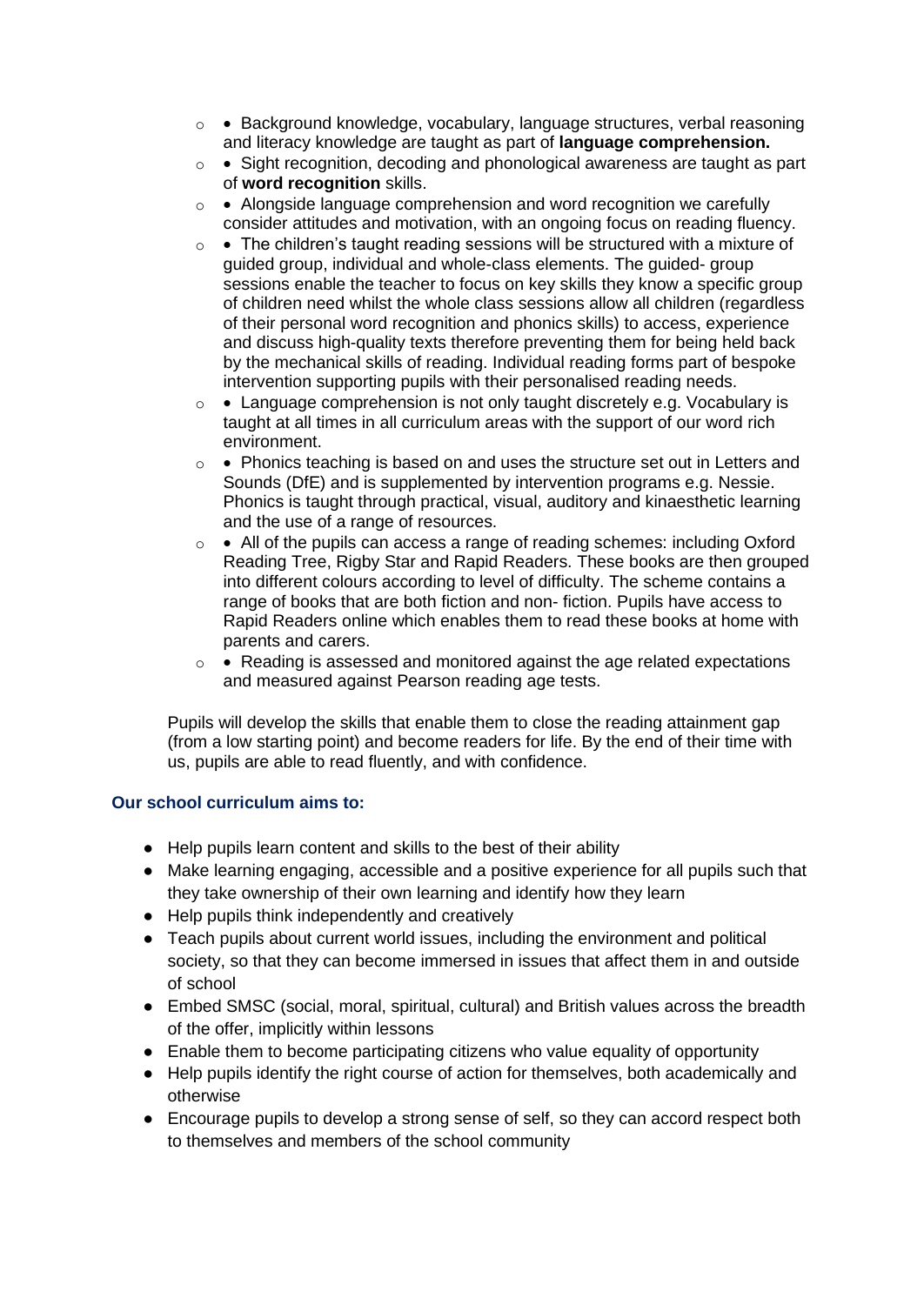The curriculum at Sir Bobby Robson School includes not only the meeting of objectives as laid out by the National Curriculum at KS3, but also extra-curricular activities that promote their social and emotional skills and growth by providing opportunities for meaningful interactions outside the classrooms. Each element of teaching within the classroom also places implicit expectations upon the pupils to learn from modelled adult behaviour.

At the end of KS3, pupils select options for KS4 which include a choice between Home Economics, Physical Education (PE), Media, ICT and Art, in addition to the three core subjects. Teaching is tailored to the curriculum demands of these various qualifications.

Teaching in KS3 may be mapped on to the KS4 curricula demands in order to raise understanding and attainment.

## **The Curriculum at Sir Bobby Robson School**

At Sir Bobby Robson School we strive to achieve a balance between variety and suitability when it comes to the curriculum we offer our students. We want to ensure they have a strong chance of success but we also need to be cognisant of their social, emotional and mental health needs.

#### **2021/2022 Curriculum for KS3/4**

- 1. English
- 2. Maths
- 3. Science
- 4. Art/DT
- 5. PE
- 6. Humanities
- 7. PHSE
- 8. Digital Media
- 9. Music
- 10. Life Skills

| <b>Subject</b> | <b>Qualification Offered</b> |
|----------------|------------------------------|
| English        | <b>GCSE</b>                  |
|                | <b>Entry Level</b>           |
| <b>Maths</b>   | <b>GCSE</b>                  |
|                | <b>Entry Level</b>           |
| Science        | <b>GCSE</b>                  |
|                | <b>Entry Level</b>           |
|                | <b>ASDAN</b>                 |

#### **Qualifications at Sir Bobby Robson School**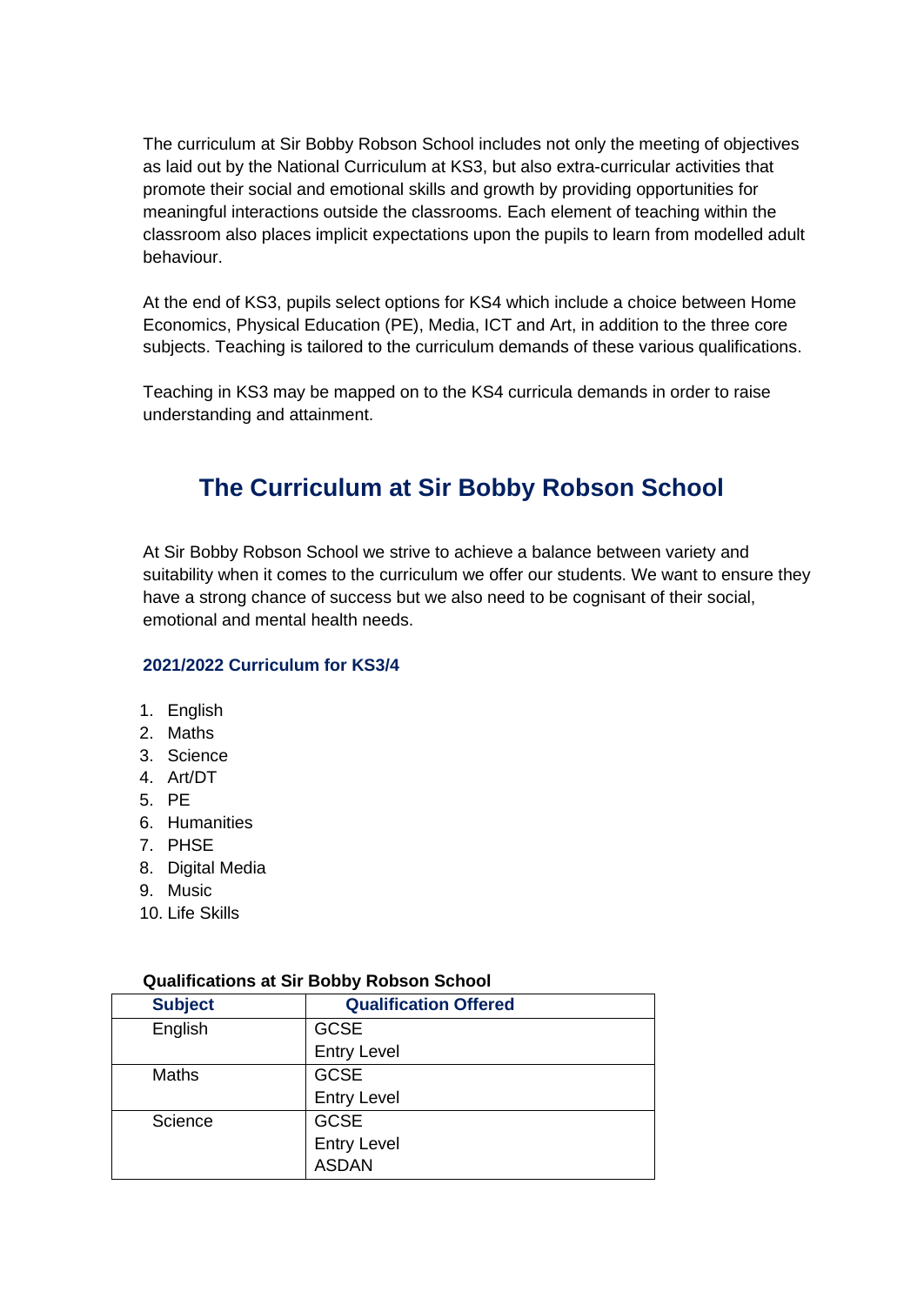| <b>PHSE</b>               | Entry level        |
|---------------------------|--------------------|
|                           | <b>ASDAN</b>       |
| Food Technology           | <b>GCSE</b>        |
|                           | <b>Entry Level</b> |
| Art                       | <b>GCSE</b>        |
|                           | <b>Entry Level</b> |
| <b>Physical Education</b> | <b>GCSE</b>        |
|                           | <b>Entry Level</b> |
| <b>Media Studies</b>      | <b>GCSE</b>        |
|                           | <b>Entry Level</b> |
| <b>Humanities</b>         | <b>GCSE</b>        |
|                           | <b>Entry Level</b> |

## **D. Assessment recording and reporting**

At Sir bobby Robson School, we assess our pupils and record our results, for accurate tracking of progress in the following ways:

- 1. Diagnostic testing: Pupils, when they first arrive, take baseline tests in English and Maths, as well as for Reading and Comprehension skills. These scores augment their KS2 SATS results that are sent to the academy on admission.
- 2. Formative assessment: This assessment is regular and continuous, and takes place within all classrooms and outdoor environments. The quality of this assessment is monitored during learning walks, observations and marking scrutinies. More details of this are found in the policy section on formative assessment.
- 3. Summative assessment: We assess our pupils at 3 points in the academic year. For KS3, levels are used as a tool across the school to record progress made over time. At KS4, we are making a transition to the GCSE 9-1 system, with some subjects making this transition in Year 9. Termly progress reports are sent to parents and carers. The school records all data on a central data system (Go for Schools) once every half term.

## **E. The role of parents and carers in teaching and learning**

At Sir Bobby Robson School, working with carers and parents is paramount to how our pupils learn and progress. We maintain constant contact with carers and update them on progress via the following:

- 1. Annual parents' evenings to update families on academic attainment as well as social and emotional progress
- 2. Report on mid-term and Annual Reviews that take place 1-to-1 with families and other involved agencies
- 3. Sending termly academic attainment reports that report grades and comment on how families can support pupils in order for them to progress further